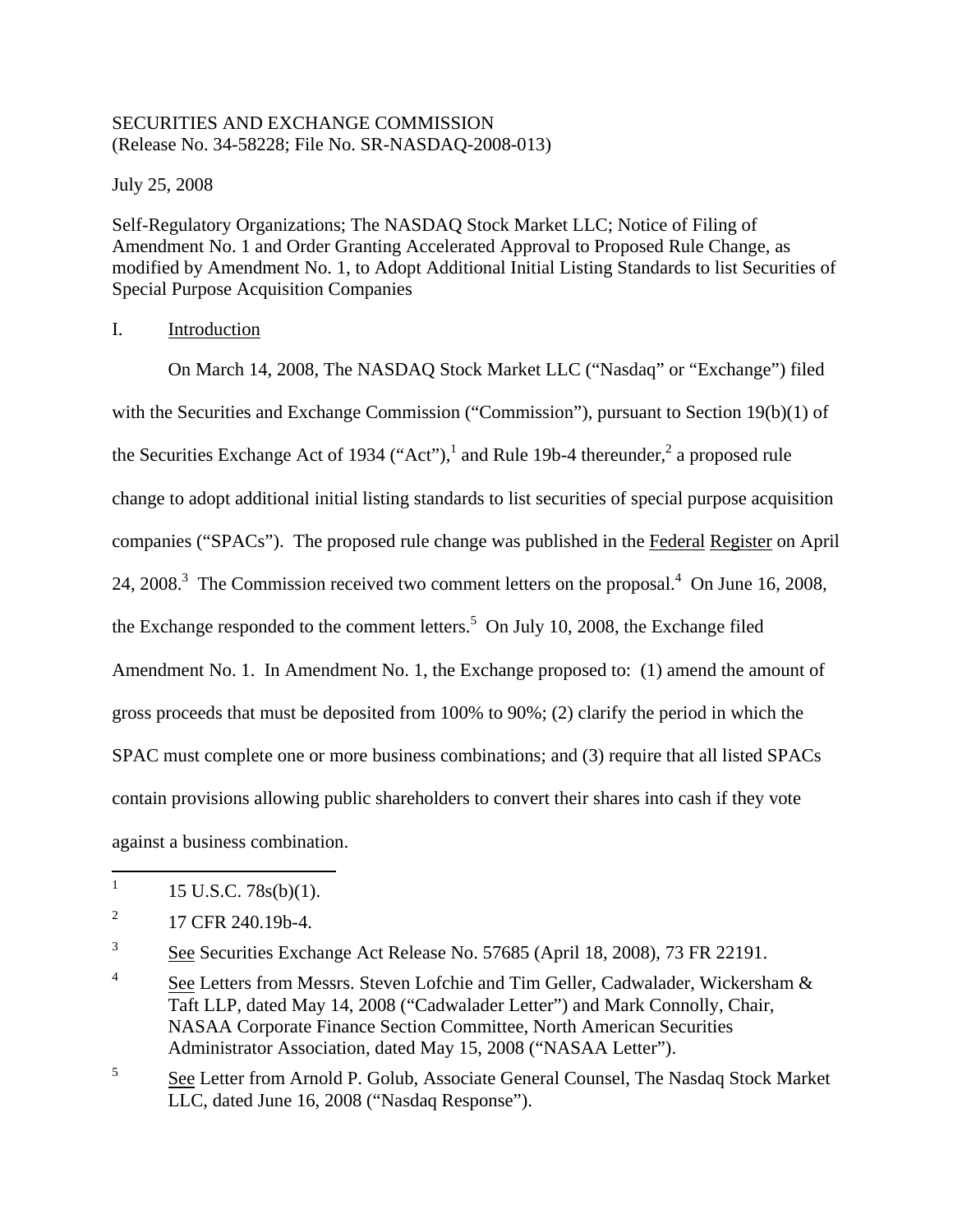The Commission is publishing this notice to solicit comments on the proposed rule change, as modified by Amendment No. 1, and is approving the proposed rule change, as modified by Amendment No. 1, on an accelerated basis.

### II. Description of Proposal

The Exchange proposes to adopt a new interpretative material to Nasdaq Rule 4300 to permit the initial listing of securities of SPACs.<sup>6</sup> In the past, the Exchange has denied initial listings of securities of companies without a specific business plan or that have indicated that their plan is to engage in a merger or acquisition with unidentified companies.

Proposed IM-4300-2 would permit the Exchange to list securities of SPACs under the Exchange's existing initial listing standards, provided certain conditions are satisfied. First, at least 90% of the gross proceeds from the IPO and any concurrent sale by the SPAC of equity securities must be deposited in a deposit account.<sup>7</sup> Second, within 36 months of the effectiveness of the IPO registration statement or such shorter period that the SPAC specifies in the registration statement, the SPAC must complete one or more business combinations having

<sup>&</sup>lt;sup>6</sup> SPACs raise capital in an IPO to enter into future undetermined business combinations through mergers, capital stock exchanges, asset acquisitions, stock purchases, reorganizations or other similar business combinations with one or more operating businesses or assets. In the IPO, SPACs typically sell units consisting of one share of common stock and one or more warrants (or fraction of a warrant) to purchase common stock. The units are separable at some point after the IPO. Management of the SPAC typically receives a percentage of the equity at the outset and may be required to purchase additional shares in a private placement at the time of the IPO. Due to their unique structure, SPACs do not have any prior financial history like operating companies.

<sup>&</sup>lt;sup>7</sup> Proposed IM-4300-2(a) defines deposit account as: (1) a trust account maintained by an independent trustee; (2) an escrow account maintained by an "insured depository institution" as such term is defined in Section  $3(c)(2)$  of the Federal Deposit Insurance Act, 12 U.S.C. 1813(c)(2); or (3) a separate bank account established by a registered broker or dealer.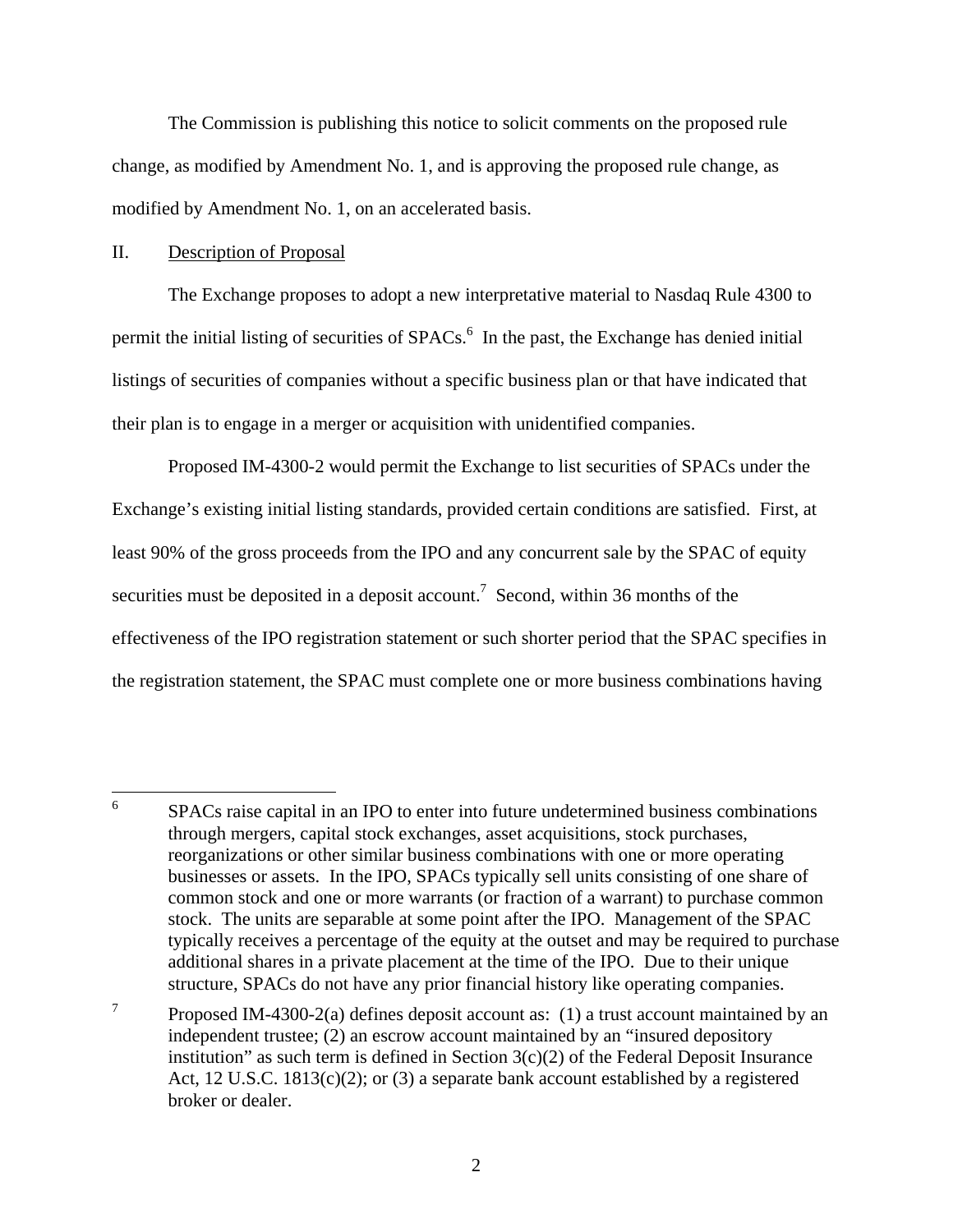an aggregate fair market value of at least 80% of the value of the deposit account<sup>8</sup> at the time of the agreement to enter into the initial business combination. Third, each business combination must be approved by a majority of the SPAC's independent directors and approved by a majority of the shares of common stock, until the SPAC has completed business combinations of at least 80% of the fair market value of the deposit account at the time of the initial business combination. Finally, until the SPAC has completed business combinations of at least 80% of the fair market value of the deposit account at the time of the initial business combination, each public shareholder voting against a business combination must have the right to convert his or her shares into a pro rata share of the aggregate amount then in the deposit account<sup>9</sup> if the business combination is approved and consummated.<sup>10</sup> In addition, until the SPAC has completed business combinations of at least 80% of the fair market value of the deposit account at the time of the initial business combination, it must notify the Exchange of each proposed business combination. Following each business combination, the resulting entity must meet the Exchange's initial listing standards to remain listed on the Exchange.

<sup>8</sup> Proposed IM-4300-2(b) would exclude any deferred underwriters fee and taxes payable on the income earned on the deposit account from the 80% of the value of the deposit account.

<sup>&</sup>lt;sup>9</sup> Proposed IM-4300-2(e) would exclude taxes payable and amounts distributed to management for working capital purposes from the aggregate amount in the deposit account.

<sup>&</sup>lt;sup>10</sup> Proposed IM-4300-2(e) would allow a SPAC to establish a limit (no lower than 10% of the shares sold in the IPO) as to the maximum number of shares with respect to which any shareholder, together with any affiliate or any person with whom such shareholder is acting as a group may exercise this conversion right. Proposed IM-4300-2(e) would exclude officers, directors, the SPAC's sponsor, the founding shareholders, and any Family Member (defined in Nasdaq Rule 4200(a)(14)) or affiliate of such persons as public shareholder.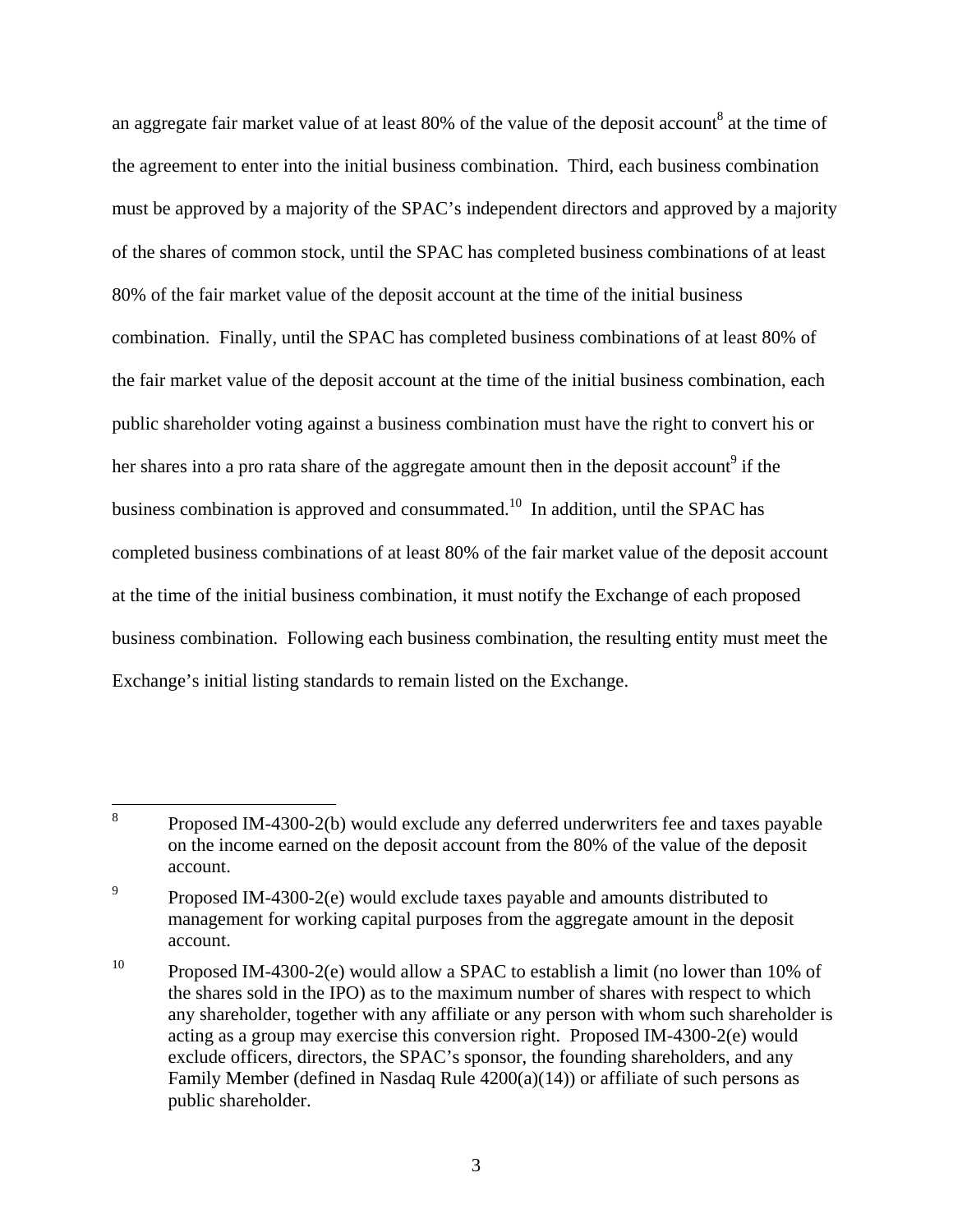### III. Summary of Comments and Nasdaq Response

The Cadwalader Letter supports the proposal and suggested that Nasdaq require SPACs to notify the public at least ten days in advance of a record date. The Cadwalader Letter noted that certain listed SPACs have not publicly announced the record date for shareholders to vote on the business combination until after passage of the record date. The Cadwalader Letter noted that the right to vote to approve a business combination is central to ownership of SPAC securities, due to the SPAC's structure.

In its response, the Exchange noted that other listing markets do not require issuers to notify the public of the record date of a shareholder meeting in advance, either for SPACs or any other listed companies. Nasdaq further notes that the rules of other markets only require disclosure of the record date for a meeting of shareholders to the exchange, not the public. The Exchange believes that any public notification requirement should be adopted across all listing markets.

The NASAA Letter opposes the proposal. The NASAA Letter notes that historically, the structure of blank check companies makes the offerings risky for investors.<sup>11</sup> The NASAA Letter notes that while disclosure for blank check companies has improved under Rule 419 under the Securities Act of 1933 ("Securities Act"),  $^{12}$  concerns remain because investors have to make their purchase decision prior to knowledge of the make-up of the post-business combination company. The NASAA Letter further notes that SPAC securities have been highly promoted at the IPO stage and in aftermarket trading. The NASAA Letter concludes that listing these securities on the major trading markets is inappropriate.

<sup>&</sup>lt;sup>11</sup> A blank check company is a development stage company that has no specific business plan or purpose or has indicated its business plan is to engage in a merger or acquisition with an unidentified company or companies, other entity, or person.

<sup>&</sup>lt;sup>12</sup> See 17 CFR 230.419.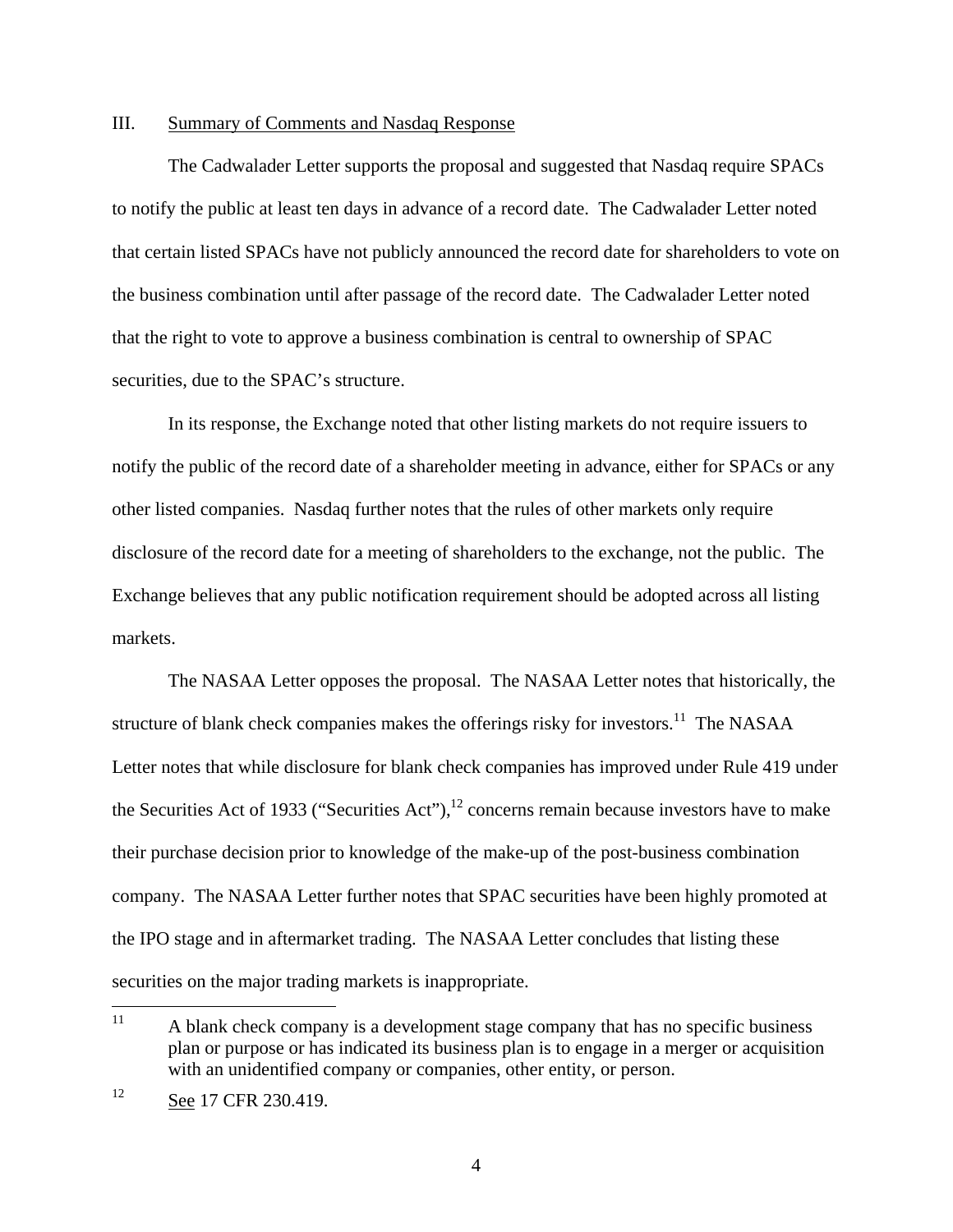The Exchange responds that it is mindful of the historical concerns regarding blank check companies and notes that while SPAC securities currently could qualify for listing under Nasdaq's listing standards, the Exchange has in the past determined not to list them due to such concerns. The Exchange further notes that the proposal would impose additional criteria intended to protect investors and that it would review each SPAC that applies to list and evaluate the reputation of the SPAC's sponsors and underwriters. With respect to the NASAA Letter's statement that SPAC securities are subject to highly promotional marketing, the Exchange responds that the offer and sale of SPAC securities are subject to Federal securities laws, and that broker-dealers who recommend these securities are subject to investor suitability and "know your customer" requirements of the self-regulatory organizations.<sup>13</sup>

#### IV. Discussion

The Commission finds that the proposed rule change is consistent with the requirements of the Act and the rules and regulations thereunder applicable to a national securities exchange and, in particular, the requirements of Section 6(b) of the Act and the rules and regulations thereunder. Specifically, the Commission finds that the proposal is consistent with Section  $6(b)(5)$  of the Act,<sup>14</sup> which requires that an exchange have rules designed, among other things, to promote just and equitable principles of trade, to remove impediments to and perfect the mechanism of a free and open market and a national market system, to protect investors and

<sup>&</sup>lt;sup>13</sup> In the Nasdaq Response, the Exchange notes that, among other things, SPACs typically allow investors that vote against the business acquisition to convert their shares into a pro rata share of the trust or escrow account. As discussed below, Nasdaq subsequently amended the proposal to require SPACs to provide public shareholders these conversion rights.

 $14$  15 U.S.C. 78f(b)(5).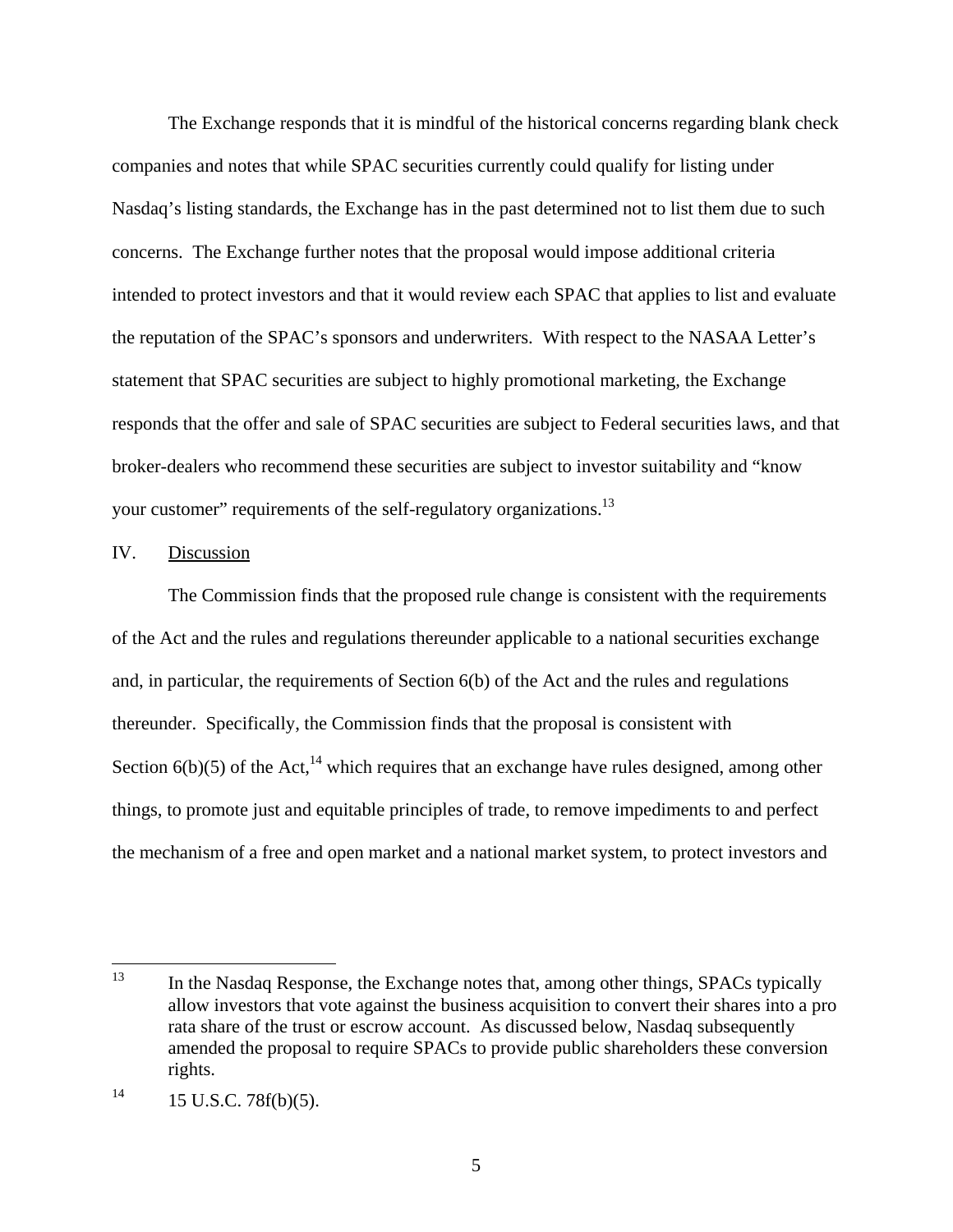the public interest, and to not permit unfair discrimination between customers, issuers, brokers, or dealers.15

The development and enforcement of adequate standards governing the initial listing of securities on an exchange is an activity of critical importance to financial markets and the investing public. Listing standards, among other things, serve as a means for an exchange to screen issuers and to provide listed status only to bona fide companies that have or, in the case of an IPO, will have sufficient public float, investor base, and trading interest to provide the depth and liquidity necessary to promote fair and orderly markets. Adequate standards are especially important given the expectations of investors regarding exchange trading and the imprimatur of listing on a particular market.

SPACs are companies that raise capital in IPOs, with the purpose of purchasing operating companies or assets within a certain time frame. The proceeds of the IPOs are placed in an escrow account during this period. SPACs usually require a majority of shareholders to approve any business combination. If shareholders do not approve a deal within the relevant time frame, shareholders generally have the option to demand their investment be returned from the escrow account. Management of the SPAC typically invests its own money in the SPAC—typically 2% to 4%—which generally is forfeited if a business combination is not consummated. If a business combination is consummated, management typically receives up to a 20% interest in the resulting company. The securities sold in the IPO generally consist of a unit made up of one share of common stock and a warrant (or fraction of a warrant) to purchase common stock. The common stock and warrants may be traded separately after the IPO.

In approving this proposed rule change, the Commission notes that it has considered the proposed rules' impact on efficiency, competition, and capital formation. See 15 U.S.C. 78c(f). 15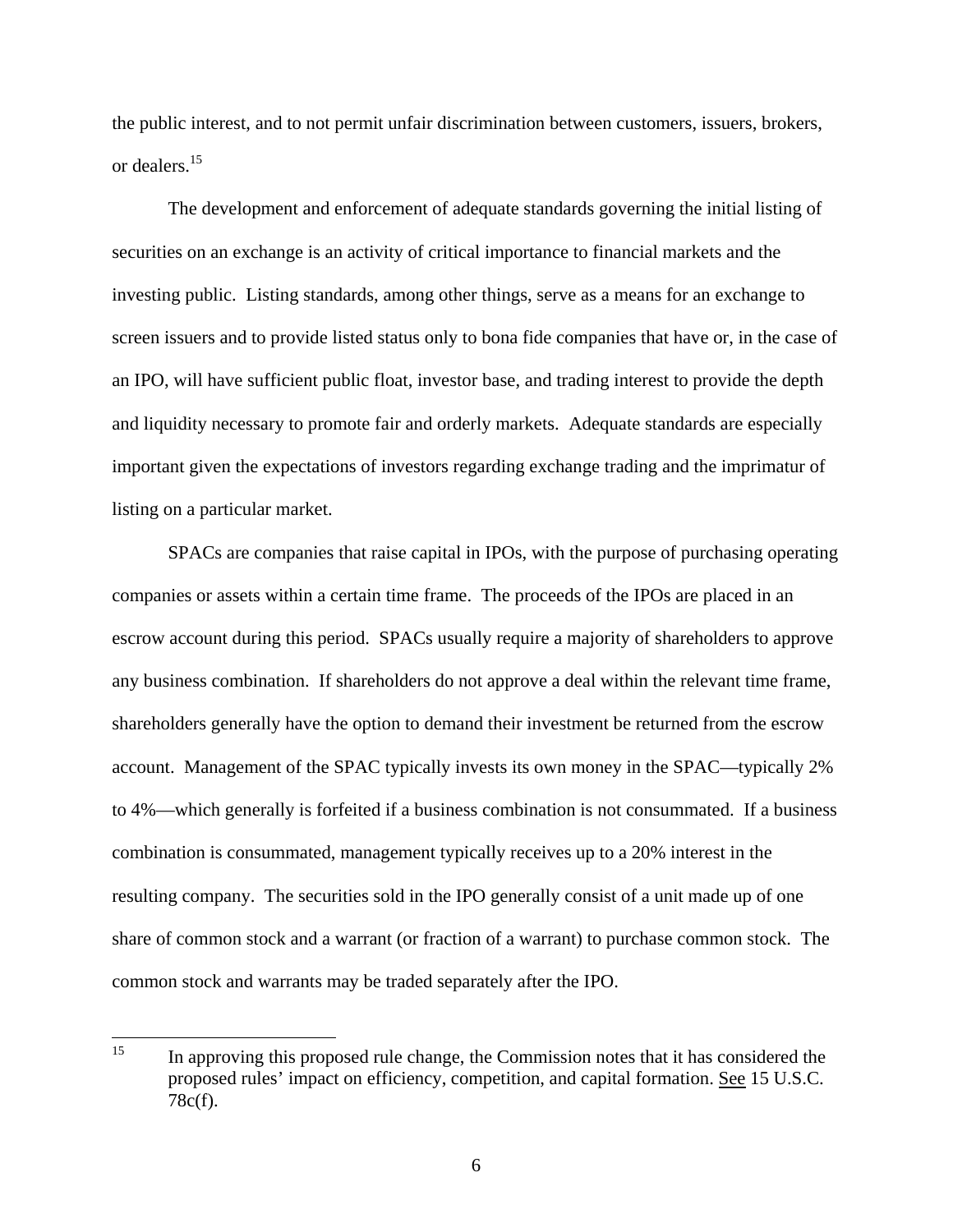The proposal would permit Nasdaq to reverse its historical practice of not listing securities of SPACs; as proposed, Nasdaq would list securities of SPACs that meet Nasdaq's initial listing standards and the proposed additional initial listing criteria. The Commission believes that the Exchange's proposed initial listing standards to list SPAC securities are consistent with the requirements of the Act, including the protection of investors and the promotion of fair and orderly markets. SPACs that list securities on Nasdaq would have to meet Nasdaq's current initial listing standards.<sup>16</sup> In addition, SPACs that list securities on Nasdaq would need to comply with the proposed additional conditions.<sup>17</sup>

First, the SPAC must deposit at least 90% of the IPO proceeds and any concurrent sale in a deposit account. Second, the SPAC must complete, within 36 months of the effectiveness of the IPO registration statement or such shorter period as specified in the registration statement, one or more business combinations that have a fair market value equal to at least 80% of the deposit account at the time of the initial business combination.<sup>18</sup> Third, until the SPAC has completed one or more business combinations that have a fair market value of at least 80% of the deposit account at the time of the initial business combination, each business combination must be approved by a majority of the SPAC's independent directors and a majority of the shares of the common stock. Finally, until the SPAC has completed one or more business combinations that have a fair market value of at least 80% of the deposit account at the time of the initial business combination, public shareholders who vote against a business combination have the

<sup>&</sup>lt;sup>16</sup> See proposed Nasdaq IM-4300-2. SPAC securities could qualify for initial listing under the Nasdaq Global Select Market, Nasdaq Global Market, or the Nasdaq Capital Market.

<sup>&</sup>lt;sup>17</sup> The Commission notes that depending on which Nasdaq listing market the SPAC securities are initially listed, the securities would need to comply with the applicable continued listing standards.

<sup>&</sup>lt;sup>18</sup> This amount excludes the amount of any deferred underwriting fee and taxes payable on the income earned on the deposit account.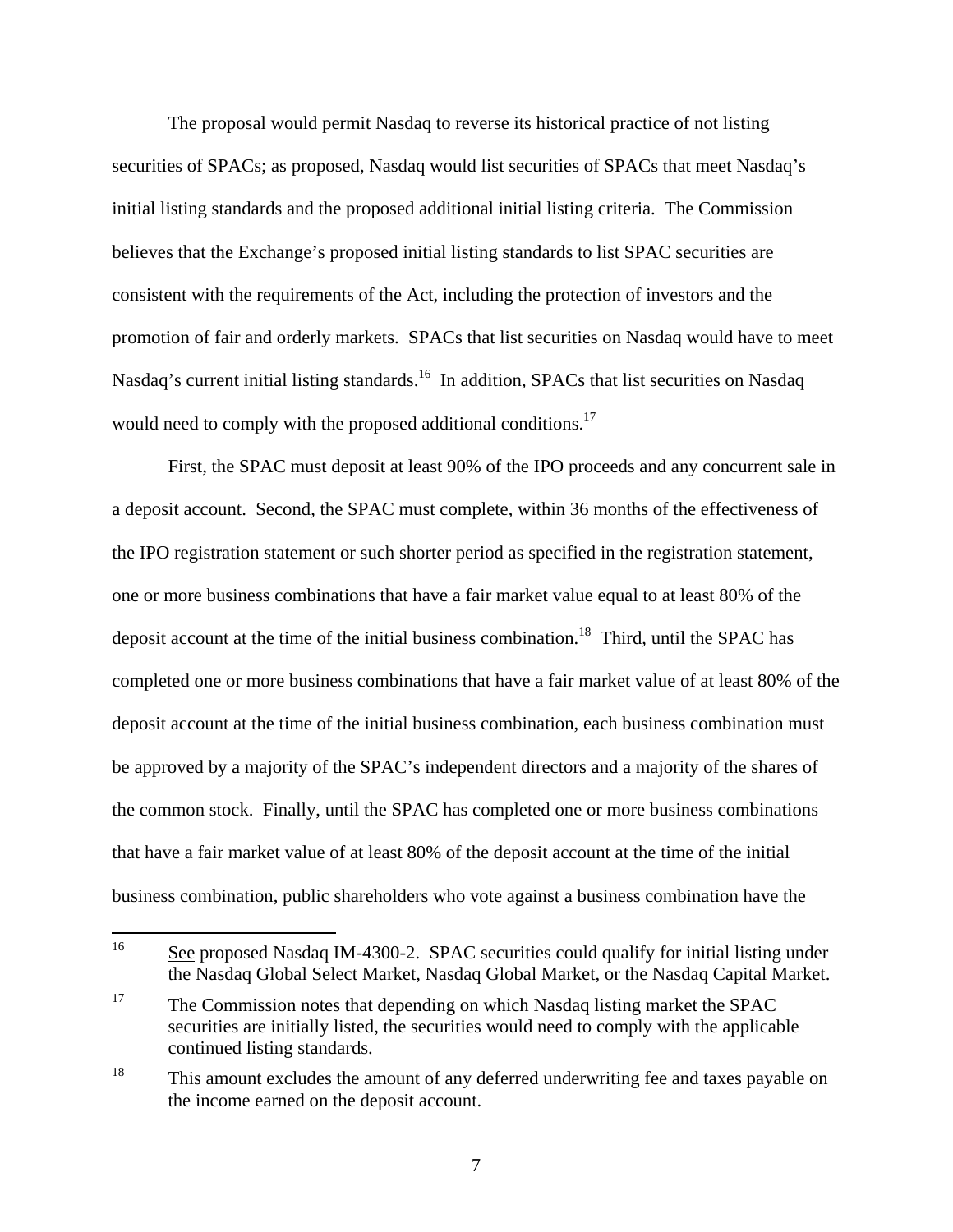right to convert their shares to cash if the business combination is approved and consummated. Moreover, following each business combination, the combined entity must meet Nasdaq's initial listing standards to remain listed.

The Commission notes that some of the proposed requirements, such as the deposit account requirement and the public shareholder conversion rights, are similar in some respects to the investor protection measures contained in Rule 419 under the Securities Act.<sup>19</sup> The Commission believes that these proposed investor protection requirements would provide additional safeguard for investors who invest in SPAC securities. The proposed initial listing standards would require that SPACs allow public shareholders to convert their shares to cash if they vote against a business combination. The Commission believes that the conversion rights will help to ensure that public shareholders who disagree with management's decision with respect to a business combination have adequate remedies. Moreover, the Commission believes that the proposal to require that a majority of the independent directors approve a business combination should help to ensure that a business combination is entered into by the SPAC after a fair and impartial decision. Finally, the Commission believes that requiring satisfaction of Nasdaq's initial listing quantitative standards following each business combination would help to ensure that trading in the securities of the combined entity is consistent with the maintenance of fair and orderly markets and investor expectations.

The Commission believes that these safeguards should help to ensure that SPACs that list securities on Nasdaq will have taken certain additional steps to address investor protection and

8

See 17 CFR 230.419. Rule 419 applies to blank check companies issuing penny stock as defined under Rule  $3a51-1(a)(2)$  of the Act. See 17 CFR 240.3a51-1(a)(2). Rule 419 is not applicable to SPAC securities. See Securities Act Release No. 7024 (October 25, 1993), 58 FR 58099 (October 29, 1993). 19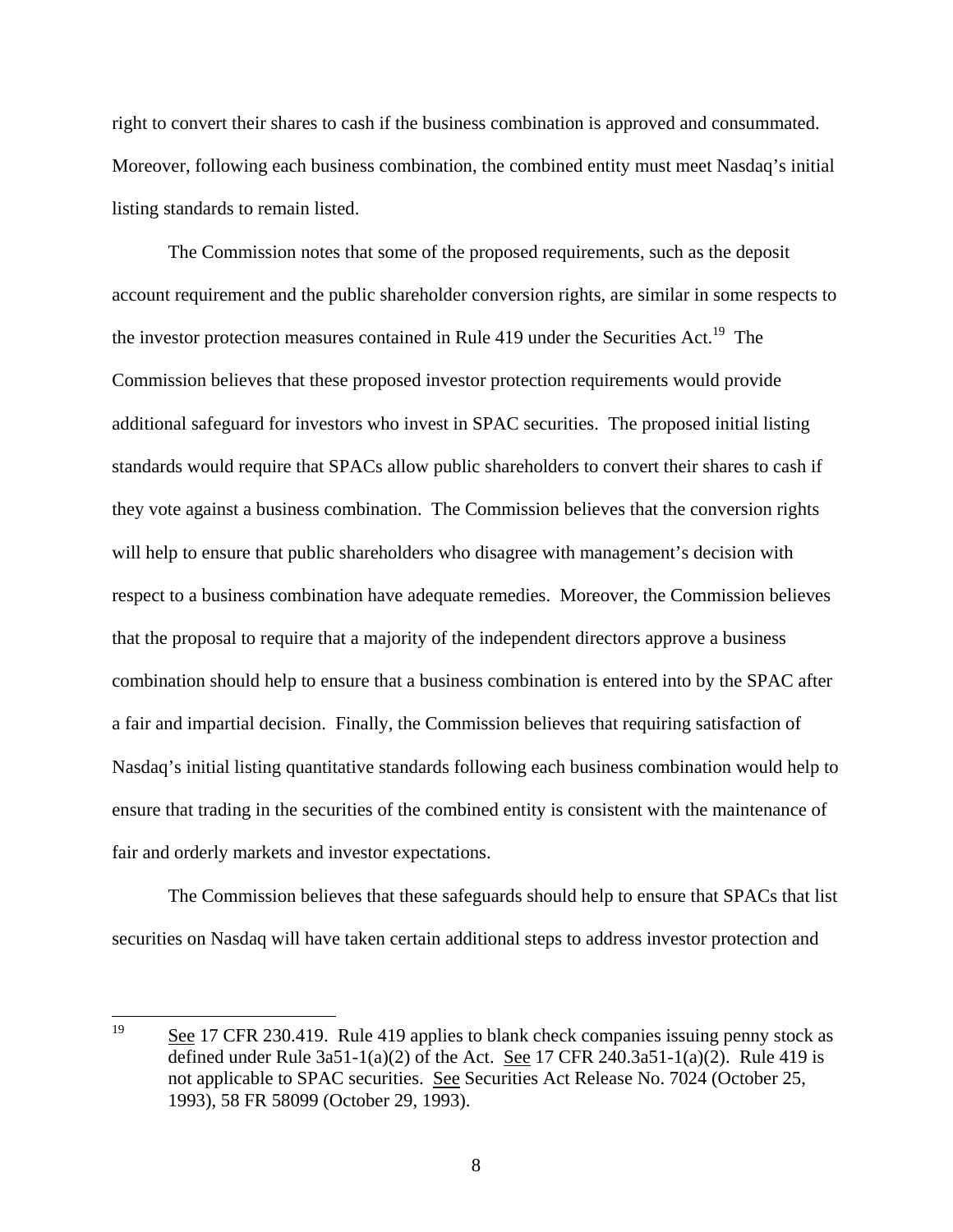other matters. The Commission expects Nasdaq to thoroughly review potential listings of SPAC securities to ensure that its initial listing standards have been met.<sup>20</sup>

As discussed above, the Commission received two comment letters on the proposal, one in favor and one in opposition. The Cadwalader Letter, while supporting the proposal, urges the Exchange to require SPACs to publicly disclose the record date for shareholders to vote on the business combination ten days prior to such date. The Commission notes that while exchanges have rules requiring listed issuers to notify the exchanges of their record date for shareholder meetings, there are no similar rules requiring listed issuers to notify the public of such record date in advance.<sup>21</sup> Further, the Commission notes that Rule 419 under the Securities Act does not require blank check companies to publicly notify their shareholders of the record date for a shareholders vote. The Commission believes that any consideration of a public notice requirement of record dates should be conducted outside the context of a particular SRO rule filing.

The NASAA Letter, as summarized above, opposes the proposal due to the historical abuses of blank check companies. The Exchange states that it would conduct a regulatory review of each SPAC that applies to list securities on the Exchange. Further, the Exchange states that it would evaluate the reputation of the SPAC's sponsors and underwriters to determine whether initial listing is appropriate. Moreover, the Exchange amended the proposal to include conversion rights for public shareholders, should they vote against a business combination. The

<sup>&</sup>lt;sup>20</sup> See Nasdaq Rule 4300. In the Nasdaq Response, the Exchange states that it will evaluate the reputation of the SPAC's sponsors and underwriters under Nasdaq Rule 4300 to determine whether initial listing is appropriate.

<sup>&</sup>lt;sup>21</sup> See Amex Company Guide Sections 502 and 703 and NYSE Listed Company Manual Section 401.02.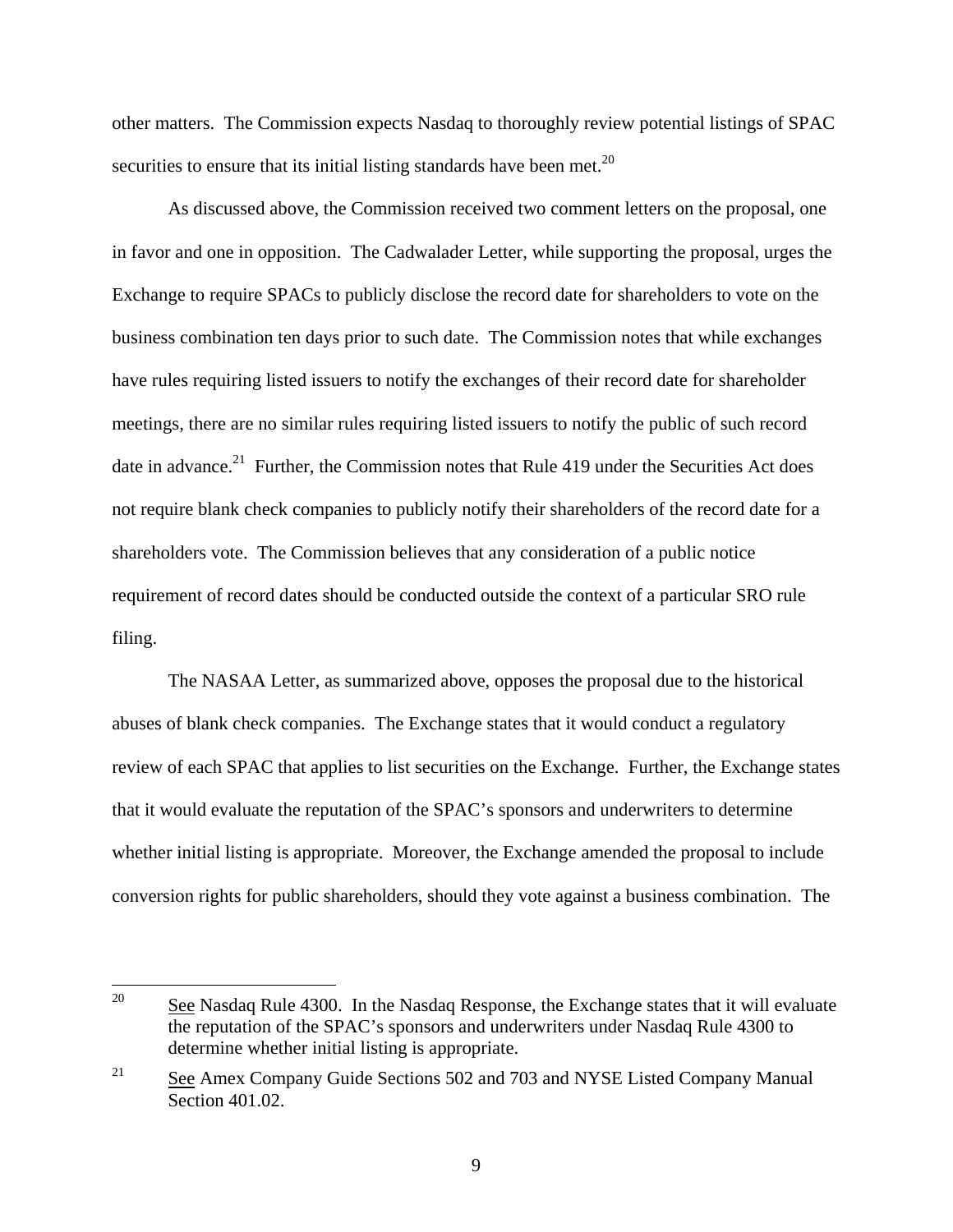Commission believes that the additional investor protection standards, in addition to Nasdaq's initial listing standards, should help to ensure that investors are adequately protected.

# V. Accelerated Approval

The Commission finds good cause for approving the proposed rule change, as modified by Amendment No. 1, before the thirtieth day after the date of publication of notice of filing thereof in the Federal Register. In Amendment No. 1 the Exchange proposed to: (1) amend the amount of gross proceeds that must be deposited from 100% to 90%; (2) clarify the period in which the SPAC must complete one or more business combinations; and (3) require that all listed SPACs contain provisions allowing public shareholders to convert their shares into cash if they vote against a business combination. The Commission believes that Amendment No. 1 raises no new or novel regulatory issues. The Commission notes that the amendment to the amount of the deposit account is consistent with Rule 419 under the Securities Act and NYSE initial listing standards for SPAC securities.<sup>22</sup> The Exchange also clarified the time period in which SPACs must complete business combinations. Finally, the Commission notes that the public shareholder conversion right is consistent with the NYSE initial listing standards for SPAC securities and provides further investor protections for investors in SPAC securities.<sup>23</sup> The Commission finds that the filing, as modified by Amendment No. 1, is consistent with the protection of investors and the public interest. Accordingly, the Commission finds good cause, consistent with Section 19(b)(2) of the Act,<sup>24</sup> to approve the proposed rule change, as modified by Amendment No. 1, on an accelerated basis.

 $\frac{22}{2}$  See NYSE Listed Company Manual Section 102.06.

<sup>&</sup>lt;sup>23</sup> See id.

<sup>&</sup>lt;sup>24</sup> 15 U.S.C. 78s(b)(2).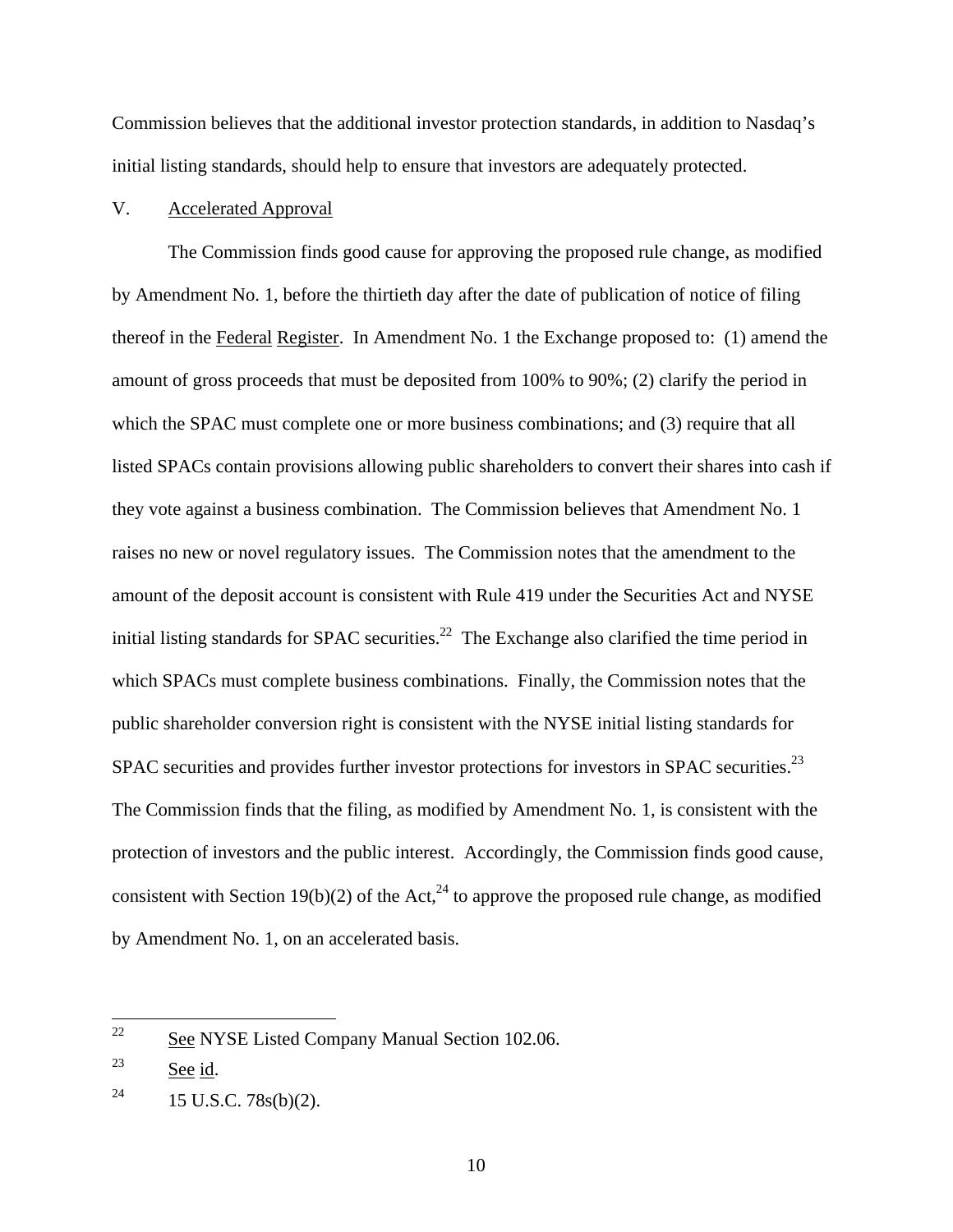### VI. Solicitation of Comments

Interested persons are invited to submit written data, views, and arguments concerning the foregoing, including whether the filing, as modified by Amendment No. 1, is consistent with the Act. Comments may be submitted by any of the following methods:

### Electronic comments:

- Use the Commission's Internet comment form (http://www.sec.gov/rules/sro.shtml); or
- Send an e-mail to rule-comments@sec.gov. Please include File Number SR-NASDAQ-2008-013 on the subject line.

#### Paper comments:

• Send paper comments in triplicate to Secretary, Securities and Exchange Commission, 100 F Street, NE, Washington, DC 20549-1090.

All submissions should refer to File Number SR-NASDAQ-2008-013. This file number should be included on the subject line if e-mail is used. To help the Commission process and review your comments more efficiently, please use only one method. The Commission will post all comments on the Commission's Internet Web site (http://www.sec.gov/rules/sro.shtml). Copies of the submission, all subsequent amendments, all written statements with respect to the proposed rule change that are filed with the Commission, and all written communications relating to the proposed rule change between the Commission and any person, other than those that may be withheld from the public in accordance with the provisions of 5 U.S.C. 552, will be available for inspection and copying in the Commission's Public Reference Room, 100 F Street, NE, Washington, DC 20549, on official business days between the hours of 10:00 am and 3:00 pm. Copies of such filing also will be available for inspection and copying at the principal office of the Exchange. All comments received will be posted without change; the Commission does